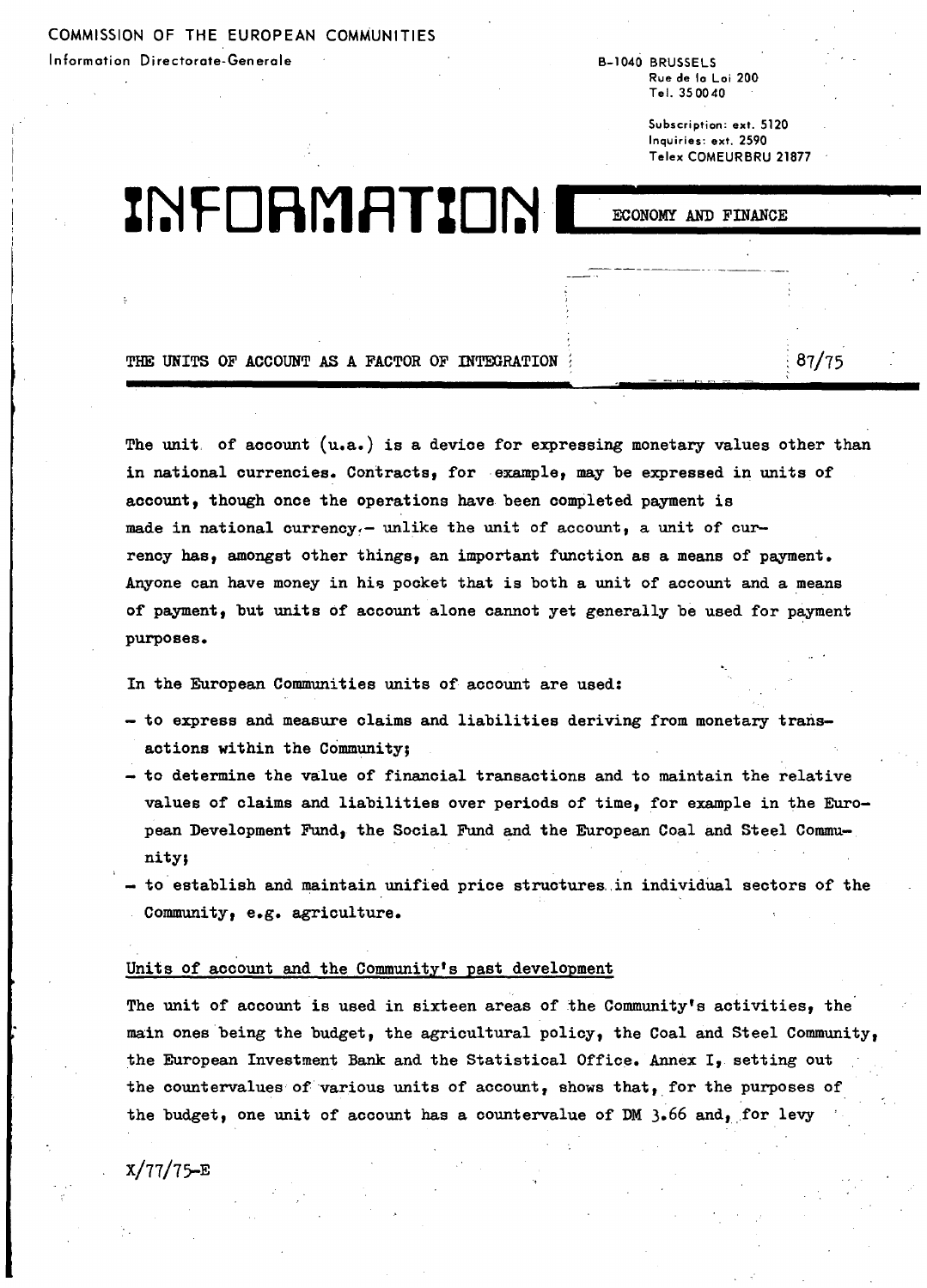payments in the Coal and Steel Community a countervalue of DM 3.21. For the Italian Lira, the differences in value as between the two areas is about 25  $\%$ .

The units of account used so far in the Communities are based on the principle of fixed parities. They reflect the old system of stable but adjustable exchange rates. . This type of unit of account is given a fixed value, for instanoe 0.88867088 gramme of fine gold, the corresponding value in national currency being adjusted in line with any parity change.

As iong as changes in exchange rates took the form of parity adjustments, such changes posed no great difficulties for this type of unit of account. When, however, exchange rates were no longer legally changed through new parities declared to the IMF but were notified in the form of central rates, the management of the unit of account encountered its first major difficulties. With the budget unit of account being linked to currency parities, which, legally speaking, had remained unchanged for a good many years, a country whose currency appreoiates (depreciates) pays more (less) of its currency into the Community budget. If the conversion method for the unit of account was adjusted to reflect the real relationships on the exchanges, Garmany's budgetary contribution, expressed in DM, would fall while Italy's would increase. If this were done, the countries with appreoiating ourrencies could subsequently be compelled to make adjustment payments because the method for determining budgetary contributions still requires, for the time being, that no country oan deviate substantially from the contribution scale.

At the end of 1973 the Commission introduced a new "market-related" conversion method for the ECSC unit of account, in respect of which it alone has the power to take deoisions. For currencies participating in the joint float this method is based on the offioial oentral rates. For oountries whose ourrenoies are floating independently the Commission sets rates based on the aotual trend in their exohange rates on the exohanges of the oountries partioipating in the joint float. Consequently, this unit of account is a "hard" and unilateral unit of account since the countries involved in the joint float alone provide the measure of value. The countries whose currencies are floating independently could critioize this·unit of account on the grounds that it is unfair since they alone bear the brunt of adjustment. <sup>A</sup> similar

 $-2-$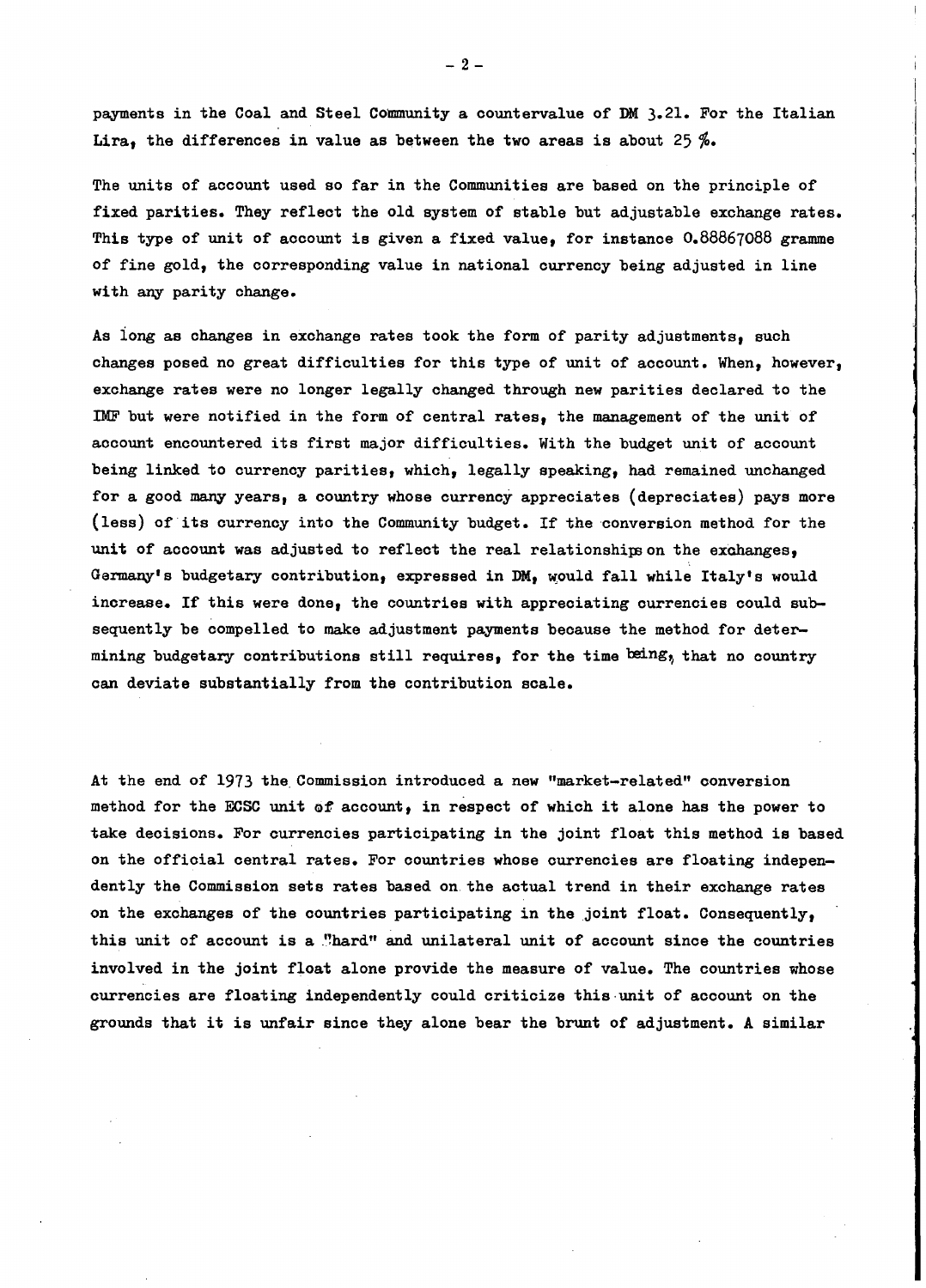unit of account is used for settlements made in connection with the Community joint float, i.e. in the European Monetary Cooperation Fund (EMCF). Use of such a unit of account is fully justified here since it involves only central banks, which intervene to underpin fixed exchange-rate relationships. The balances outstanding are settled at monthly intervals.

## The agricultural unit of account

The unit of account is extremely important as regards the common agricultural policy, since it is the monetary intermediary in which the COmmon levels of farm prices are expressed. Its original value was the same as that of the budget unit of account. Council Regulation No. 129 of 1962 fixed the value of the unit of account at  $0.88867088$  gramme of fine gold, which at that time was the value of the US dollar. The unit of account must be converted into national currencies at the IMF parities.

The unit of account applies automatically, and one consequence of this is that countries which revalue (devalue) their currency lower (raise) in terms of the national currency their farm prices, which are expressed in units of account. Since farm prices are also a key component of the agricultural incomes policy, difficulties have arisen whenever parity changes have necessitated price changes. The device of monetary compensatory amounts for agriculture was therefore introduced to offset the modifications in farm prices which the exchange rate variations would otherwise have caused. Since 1971, the direct impaot of Community farm price reviews on actual prices has been largely diluted by the working of the compensatory amounts. Incomes policy considerations impel countries with appreciating currenoies in particular to resist very strongly the practical implications of automatio conversion of the unit of account. In 1973, following the revaluation of the guilder, the Netherlands did, nevertheless, lower its farm prioes accordingly.

Table 1 shows that for Germany the current level of compensatory payments is  $12\%$ . In the absence of these border compensatory payments, farmgate prices in Germany would have had to be lowered by 12 %. Naturally, it would have been expedient to soale the prices down gradually. In 1974, the border compensatory amounts for -Italy occasionally touches 28.3 **%.** Extremely large compensatory amounts tend to distort trade in agrioultural products, and since 1973/74 "representative rates" have therefore been fixed by the Council for the Dutch guilder, the pound sterling, the Irish pound and the Italian lira. Since the Council's meeting on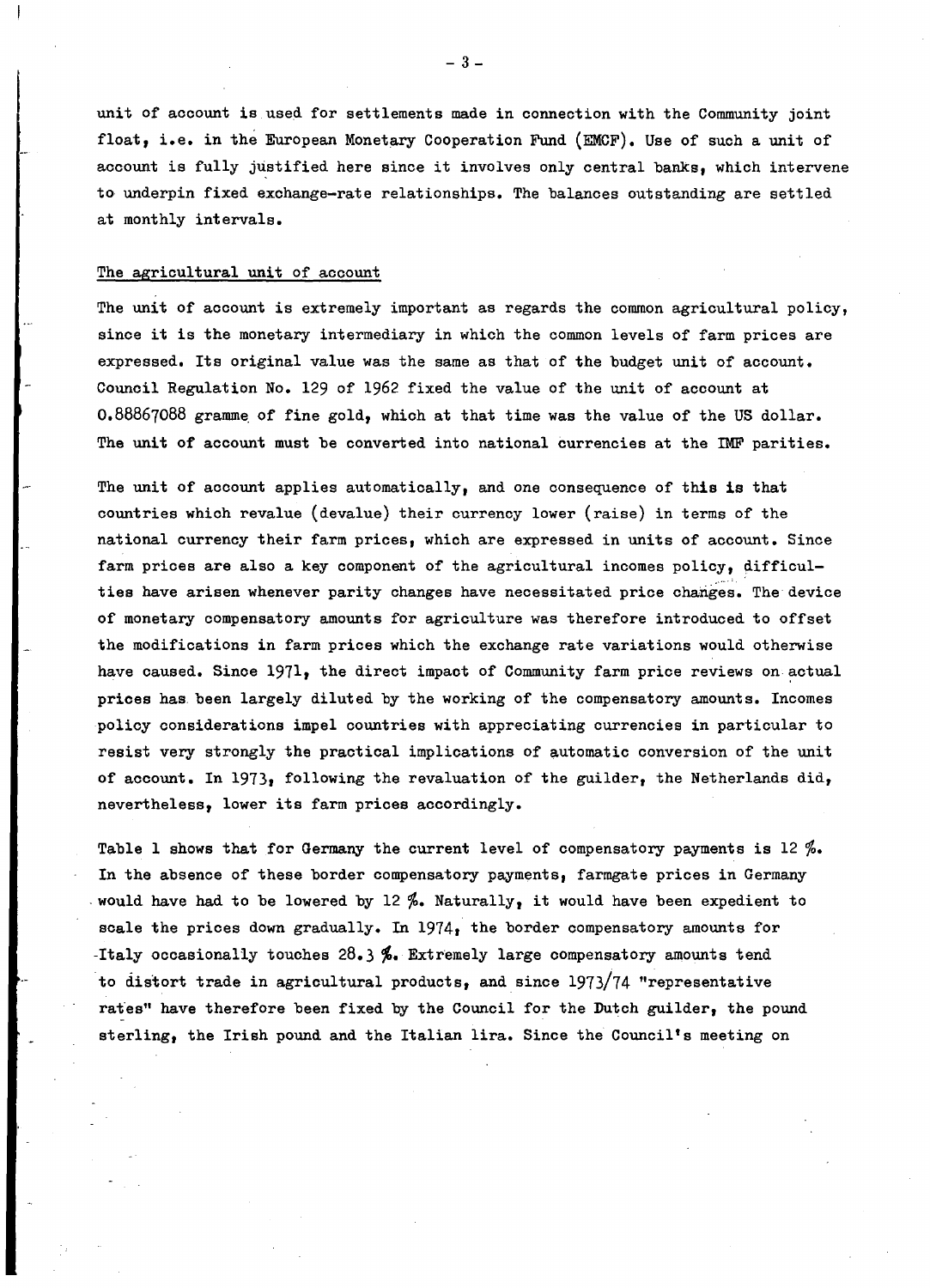this subject, held in February 1975, the representative rates have been used for all the member States, so that, throughout the Community, it is no longer the unit of aocount but the representative rate which is used as the basis for converting farm prices expressed in units of account into national currenoies.

One example may clarify this: in the summer of 1974 border compensatory amounts of a good 28 % were being levied in Italy and this was the extent to which Italian farm prioes trailed behind the general level of prioes in that country. The result was a corresponding price distortion between the farming sector and the rest of the economy. The gradual devaluation of the green lira resulting from the fixing of representative rates entailed lower border compensatory amounts and higher farm prices. On 28 October 1974, the date of the last adjustment of the representative rate for Italy, the oompensatory amounts for this country were discontinued altogether. Only when the lira drifted down again in the ensuing weeks were they reintroduced, reaching  $4.1\%$  by the end of 1974 (see Annex 2).

The introduction of representative rates enabled what had been extremely divergent trends to be corrected somewhat and unified farm prices to be restored in the Community. Any more detailed examination of the effeots and uses of the agricultural unit of acoount would be outside the soope of this paper.

## Outdated gold valuation

Units of account, in the function of parity units which they have had so far, are still equivalent to 0.88867088 gramme of fine gold. When, in 1971, the US dollar ceased to be convertible into gold, this figure became a purely abstraot measure of the worth of the unit of account. This raises no difficulties as long as no new offioia1 gold prioe is fixed by the monetary authorities. Teohnioally speaking, it would, moreover, be possible to retain the same type of unit of account in the event of the link with gold being abandoned. The gold reference point oould be replaced by a "grid" formed by the monetary relationships between a given group of oountries.

- 4-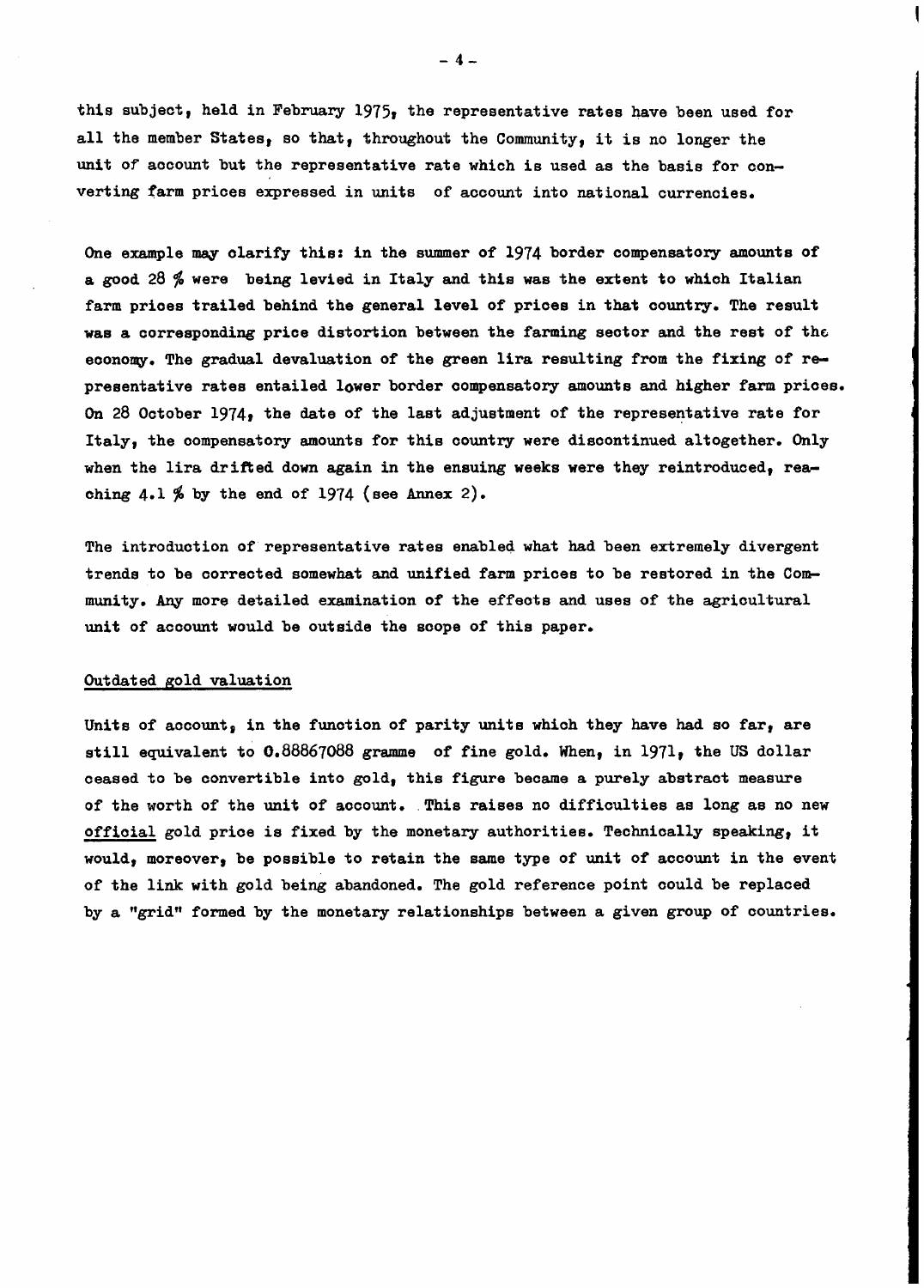## New units of account

The fundamental change in the international monetary system has led to the introduction of new units of aooount, no longer tied to the parity concept but based on "baskets" of several currencies.

The first unit of account of this new type is the EURCO, which was introduced in 1973 by the European Investment Bank. The basket of currencies in this case comprises the following: DM  $0.9 + FF$   $1.2 +$  £stg  $0.075 +$  Lit 80 + F1  $0.35 + B$ frs 4.5 + Dkr  $0.2 + \ell$  Ir 0.005 + Lfrs 0.05. Several loans denominated in this unit of account have been issued by the Bank.

1 July 1974 saw the introduction of a Special Drawing Right (SDR) on the IMF, the value of which was based on a fixed basket of 16 currencies. Since then the DMF has published each day the rate for this international unit of account. Currencies qualifYing for a plaoe in the basket are those whose issuing countries have a share of more than  $1\frac{q}{q}$  in world trade, the weighting being proportionate to the relative quantity of trade, except that the weighting for the United States was raised from 22 to 33% to take account of the dollar's leading role as a ourrenoy used in international transactions. All the Community countries are represented in the SDR basket except Ireland and Luxembourg.

# The Commission's approach

In December 1974 the Commission forwarded to the Council a communication concerning the unit of account, in which it proposes the gradual introduction of a new unit of account based on a basket of all the Member States' currencies.

The introduction of this unit of account would have the following advantages inter alia:

- $-$  It would permit the unit of account to be reintroduced into the Community's exchange system and thereby to reflect accurately the aotual exohange rate relationships ;
- It would also permit unification on the present very divergent implementing procedures, resulting in a greater degree of transparency not only in transactions between the individual administrations but also in financial relations with countries outside the Community. Frequently, the only way in which those who have had to deal with the Community unit of account and wished to know the conversion rate for the sector in question was to contact the Community's headquarters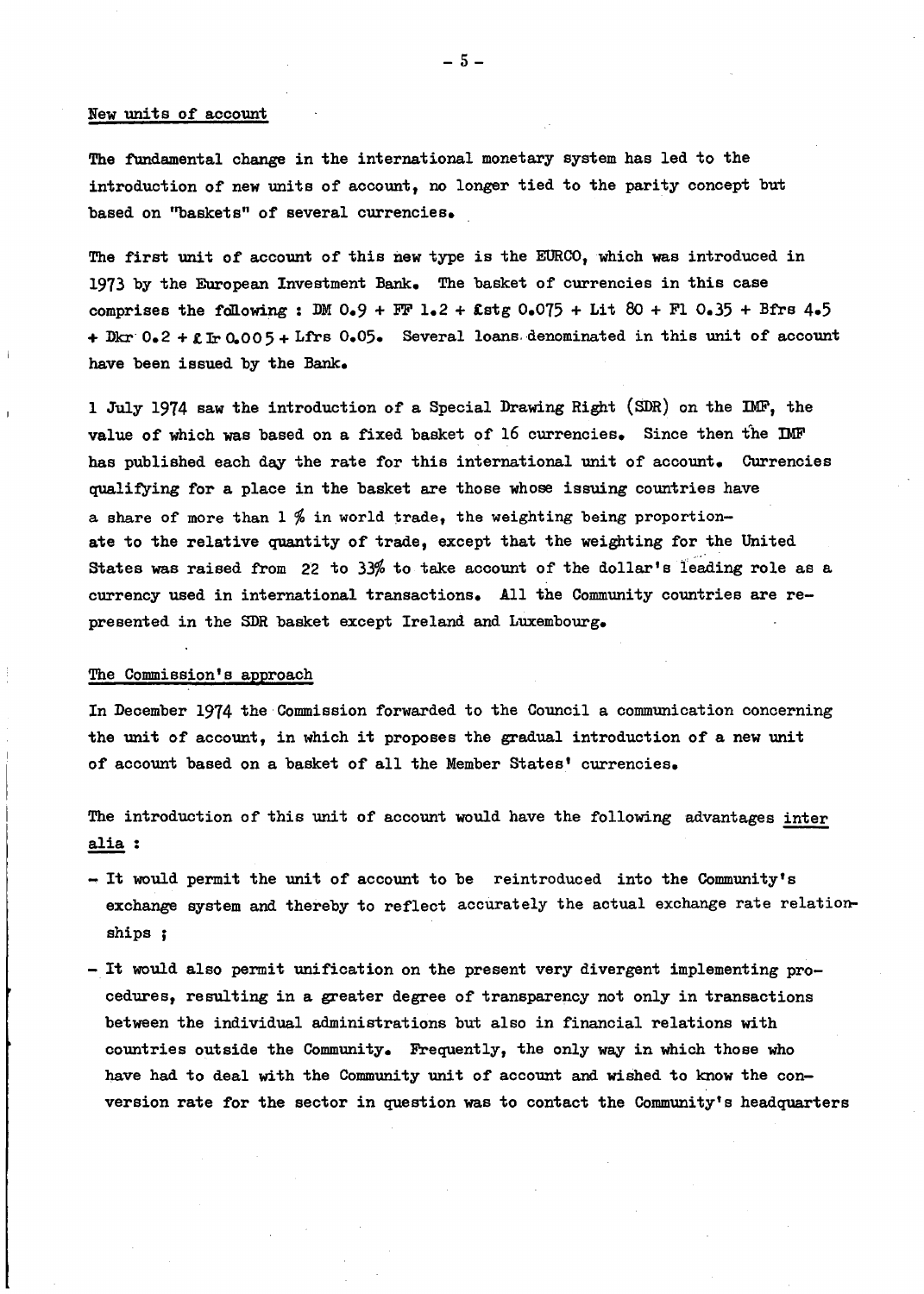in Brussels. In future, it will be possible to oheok the value of the unit of account, after its publication by the Commission, in the daily newspapers;

 $-$  If a realistic unit of account based on a basket of currencies is introduced, it is likely that its inherent individuality will once again command more respect: under the old system, the further the unit of account conversion drifted from the actual exchange rate reationships, the greater was the inclination to dispense with it as early as possible in the relevant operation and to revert to national currencies for the purposes of accounting.

#### The new European unit of account

In its communication to the Council, the Commission presents the case for the introduction of a European unit of account. One obvious question is why the SDR basket, which has been used by the IMF since July 1974, should not also be used within the Community. The Community's Member states have an aggregate weighting of' 44.5% in the SDR basket and have made a decisive contribution to the development of this international unit. Adoption of the SDR unit of account unchanged would, however, create several problems in the Community :

- for example, in view of the dollar's heavy weighting within the SDR (33%), the Community's development aid would, to a large extent, carry a dollar guarantee, while a European currency basket offers a guarantee expressed in the currencies of the Member States only. In view of the weakness of the dollar, the value of the European currency basket has in fact been slightly greater than that of the SDR since July 1974. Another point is that as the ACP countries have undertaken to spend EDF aid only in Community member countries, it is only fair that they should be given a guarantee as to the average value of the Community ourrenoies;

- with the unit of account being used predominantly for intra-Community settlements the SDR basket would introduoe an extra-Community element, sinoe non-member countries' currencies account for a 55 % share of it. Consequently, the advantage of a "ourrenoy basket" unit of aooount, namely the possibility of expressing in monetary terms a representative Community average, would be lost, although the Community as such is a sufficiently representative monetary area to serve as basis for a Community basket;

- a European unit of account would constitute, above all, a point of departure from which to develop the Community's monetary identity.

\*) African, Caribbean and Pacifio States

-6-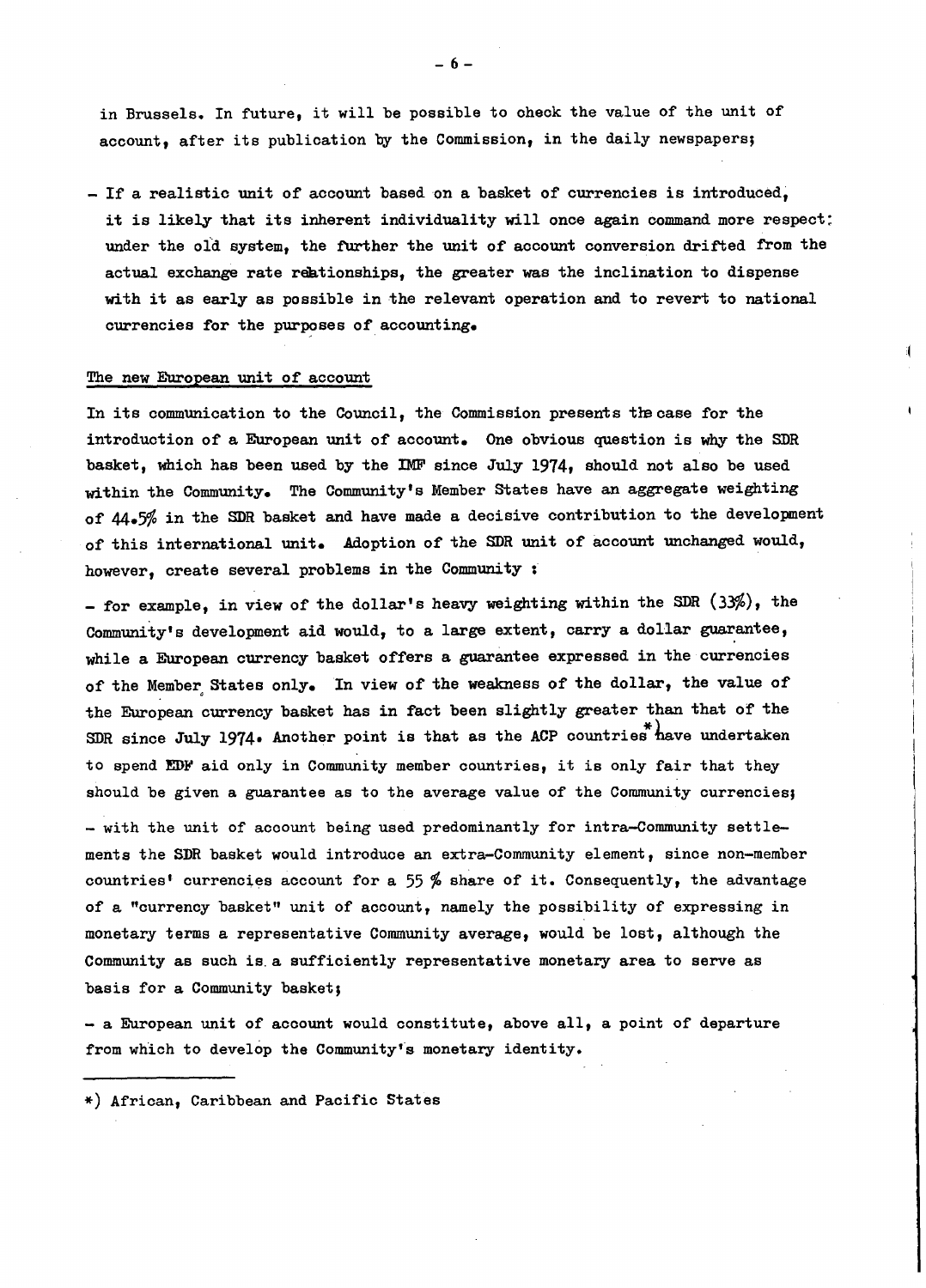As the basis for its analyses and calculations, the Commission-took a basket of currencies constructed on similar lines to those of the SDR basket and with the same value as the SDR basket as at 28 June 1974: the existing units of account valued at 0.88867088 gramme of fine gold have an "official" dollar value of US \$ 1.20635. To facilitate the changeover from the old to the new unit of account, it seemed best to choose <sup>a</sup> day on whioh the value of the currency basket was the same as that of the old unit of account in terme of SDR: the SDR being based on a basket from 1 July onwards, the unit of account ceased on that date to have the same value as the SDR  $(\text{$}1.20635)$ . Therefore, to link the new basket unit of account to the old parity unit of account, the new oalculation had to be made from the day on which the SDR assumed a new dollar value.

On 12 February 1975, the basket was worth \$ 1.289 and the SDR was quoted at \$ 1.239.

| Currency         | Weighting in $%$ | Units of the<br>currency in one u.a. |
|------------------|------------------|--------------------------------------|
| Deutsche mark    | 29.17            | 0.8990                               |
| Pound sterling   | 15.83            | 0.07995<br>$\ddot{\phantom{a}}$      |
| French franc     | 19.49            | 1,134                                |
| Italian lira     | 12.52            | 97,82                                |
| Dutch guilder    | 10.45            | 0.3342                               |
| Belgian franc    | 8.71             | 3.994                                |
| Luxembourg franc | 0.31             | 0.142                                |
| Danish krone     | 2.82             | 0.2042                               |
| Irish pound      | 0.70             | 0.003535                             |

European unit of account

The above figures are meant only as guide, since as yet neither the Council nor the Commission have adopted an act introducing this type of unit of account. This matter is still being discussed by the various Community bodies and the figures given here may therefore be changed.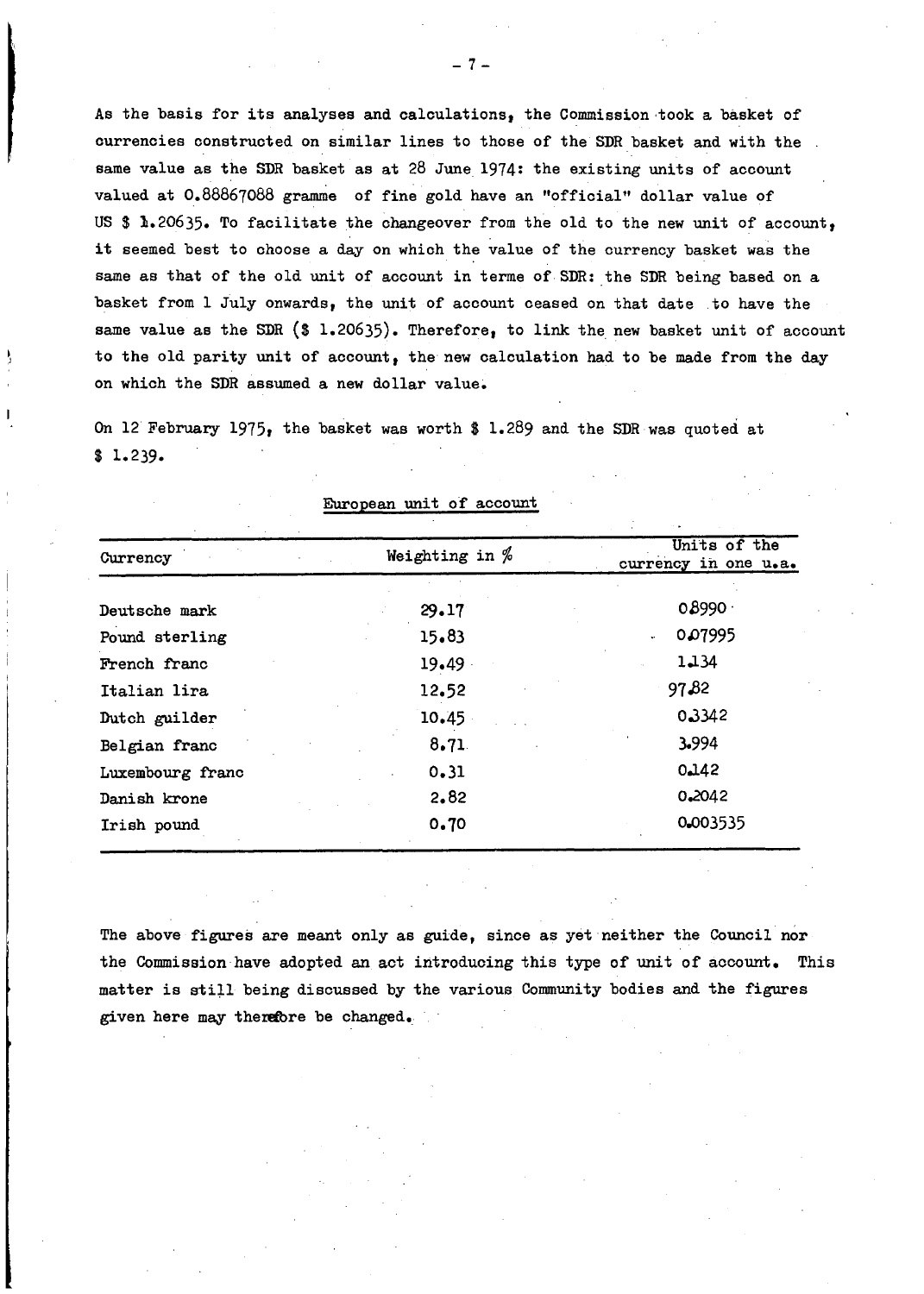## Units of account as forerwmers of a European currency

The reform of the unit of account is one aspect of the strategy for constructing a European monetary union. The use of units of aocount and their extension to non-administrative areas are steps in this direotion. As the present distorsions in its application are phased out, the unit of aocount will cease to be <sup>a</sup> factor of dislocation and will again become a factor of integration. One fallacy must, however, be avoided: the introduction of a new unit of account has nothing to do with the introduction of a European currency. A European currency could be created only if specific economic and political requirements were met, and the unit of account does not provide the right framework for an approach to this problem.

However, this detracts in no way from the relevance of the new unit of account to the policy of integration. Considerable progress still has to be made in the early preparatory stage of the construction of a European currency unit, during which a newly introduced unit of account will in the long term also have to accommodate vigorous forces of change. In a monetary system which has not yet emerged completely from the throes of the oil-supply and payments-balance crisis, the unit of account can do no more than help to solve these problems. Even if greater administrative use were made of a unit of account, the latter would not automatically become a European unit of currency. Important progress on the road towards integration would, however, be achieved if units of account were used consistently in the Community framework.

.

Reproduction authorized, with or without indication of origin. Voucher copies would be appreciated. 3/75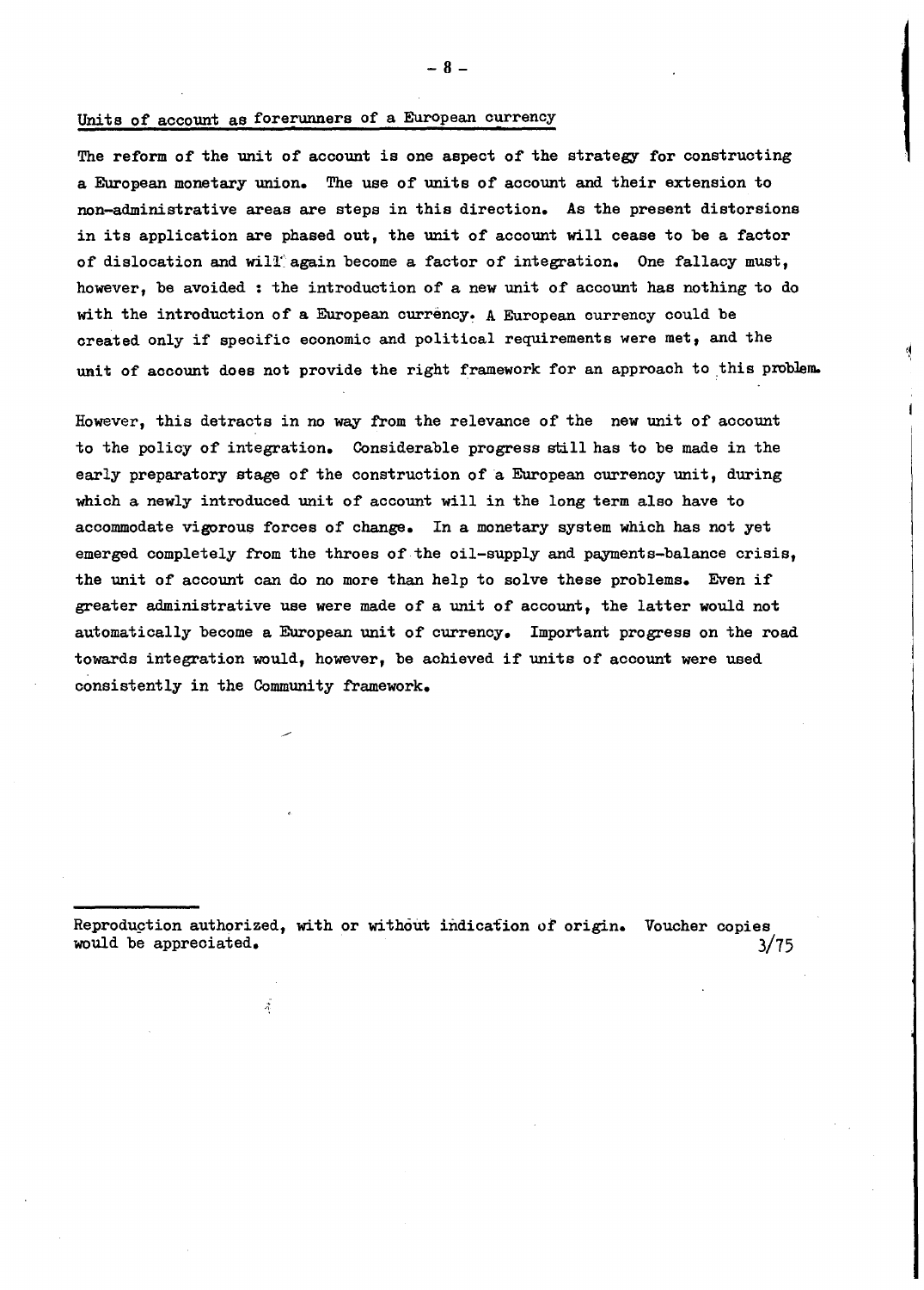## CONVERSION RATES FOR CERTAIN UNITS OF ACCOUNT

 $(as at 31 December 1974)$ 

| Curremoy                                                                                                                                                                                                                                                                   | Budget u.a.                                                         | EDF $u$ , a, 1)                                                                                                                                                                                                                            | $ESS$ u.a. 2)<br>(average value for the<br>six months June-Novem-<br>ber 1974, applicable<br>to transactions in<br>first half of 1975)                                                            | $CAP$ u.a. 3)                                                                                                                                                                                                                                                                         | <b>EMUA</b> 4) - ESCS $u_0a_0$<br>u.a. for the monetary<br>compensatory amounts<br>(average value<br>$25 - 31$ December 1974)                                              |  |  |
|----------------------------------------------------------------------------------------------------------------------------------------------------------------------------------------------------------------------------------------------------------------------------|---------------------------------------------------------------------|--------------------------------------------------------------------------------------------------------------------------------------------------------------------------------------------------------------------------------------------|---------------------------------------------------------------------------------------------------------------------------------------------------------------------------------------------------|---------------------------------------------------------------------------------------------------------------------------------------------------------------------------------------------------------------------------------------------------------------------------------------|----------------------------------------------------------------------------------------------------------------------------------------------------------------------------|--|--|
|                                                                                                                                                                                                                                                                            | Parity given<br>for all<br>currencies                               | Revalu-<br>Parity<br>ation or<br>Оľ<br>devalu-<br>central<br>ation $(\%)$<br>rate<br>(1):(2)                                                                                                                                               | Revalu-<br>Central<br>rates for<br>ation or<br>devalu-<br>"snake"<br>ation $(\%)$<br>currencies:<br>(1):(3)<br>calculated<br>rates for<br>"non-snake"<br>currencies                               | Revalu-<br>Parity,<br>ation or<br>central<br>satory<br>devalu-<br>rate or<br>ation $(\%)$<br>(%)<br>repre-<br>(5):(4)<br>(1):(4)<br>sentative<br>rate                                                                                                                                 | Compen-Revalu-<br>Central<br>ation or<br>rates for<br>amounts devalu-<br>"snake"<br>ation $(\%)$<br>currencies:<br>calculated<br>rates for<br>"non-snake"<br>currencies    |  |  |
|                                                                                                                                                                                                                                                                            | (1)                                                                 | (2)                                                                                                                                                                                                                                        | (3)                                                                                                                                                                                               | (4)                                                                                                                                                                                                                                                                                   | (5)                                                                                                                                                                        |  |  |
| $B(L)$ frs<br>Dkr<br><b>DM</b><br>F1<br>Lstg<br>£Ir<br>Lit<br>FF                                                                                                                                                                                                           | 50<br>7.5<br>3.66<br>3.62<br>0.416667<br>0-416667<br>625<br>5,55419 | 48.6572<br>$+ 2.8$<br>$\leftarrow$<br>7.57831<br>-∗)<br>$-1.0$<br>3.21978<br>$\ket*$<br>$+13.7$<br>$3.35507$ *)<br>$+ 7.9$<br>0.416667<br>$0 - 0$<br>0.416667<br>0,0<br>$\ast$ )<br>631.343<br>$\lambda$ , 0<br>5.55419<br>$O_{\bullet} O$ | 48.6572<br>2,8<br>$\ddot{\phantom{1}}$<br>7.57831<br>1.0<br>3.21978<br>$+ 13.7$<br>3.35507<br>7.9<br>$+$<br>0.536880<br>22.4<br>Ξ.<br>0.536880<br>$-22.4$<br>$-24.6$<br>829,753<br>6.03089<br>7.9 | $+ 2.7$<br>50<br>0, 0<br>0, 0<br>7 57831<br>1,0<br>$+12.0$<br>3.66<br>$O_{\bullet}$ . $O$<br>$+ 2.7$<br>3 44353 $**$ )<br>5.1<br>$-13.8$<br>$0.498679**$<br>$-16.4$<br>$-10.5$<br>$0\;513215**$<br>$-18.8$<br>$-4.1$<br>$**$<br>833<br>$-25.0$<br>$-7.2$<br>5 55419<br>O <sub>2</sub> | 48.6572<br>$+ 2.8$<br>7.57831<br>$-1,0$<br>3,21978<br>$+13.7$<br>3,35507<br>$+ 7.9$<br>$-26.6$<br>0.56730<br>0.56730<br>$-26.6$<br>867.273<br>$-27.9$<br>5.95174<br>$-6.7$ |  |  |
| Common Agricultural Policy<br>European Development Fund<br>$\mathbf{1}$<br>$\rightarrow$<br>Central rate<br>u.a. used for calculating interventions in respect of<br>European Coal and Steel Community<br>2)<br>$***$<br>Representative rate<br>the Community joint float. |                                                                     |                                                                                                                                                                                                                                            |                                                                                                                                                                                                   |                                                                                                                                                                                                                                                                                       |                                                                                                                                                                            |  |  |

## Annex 1